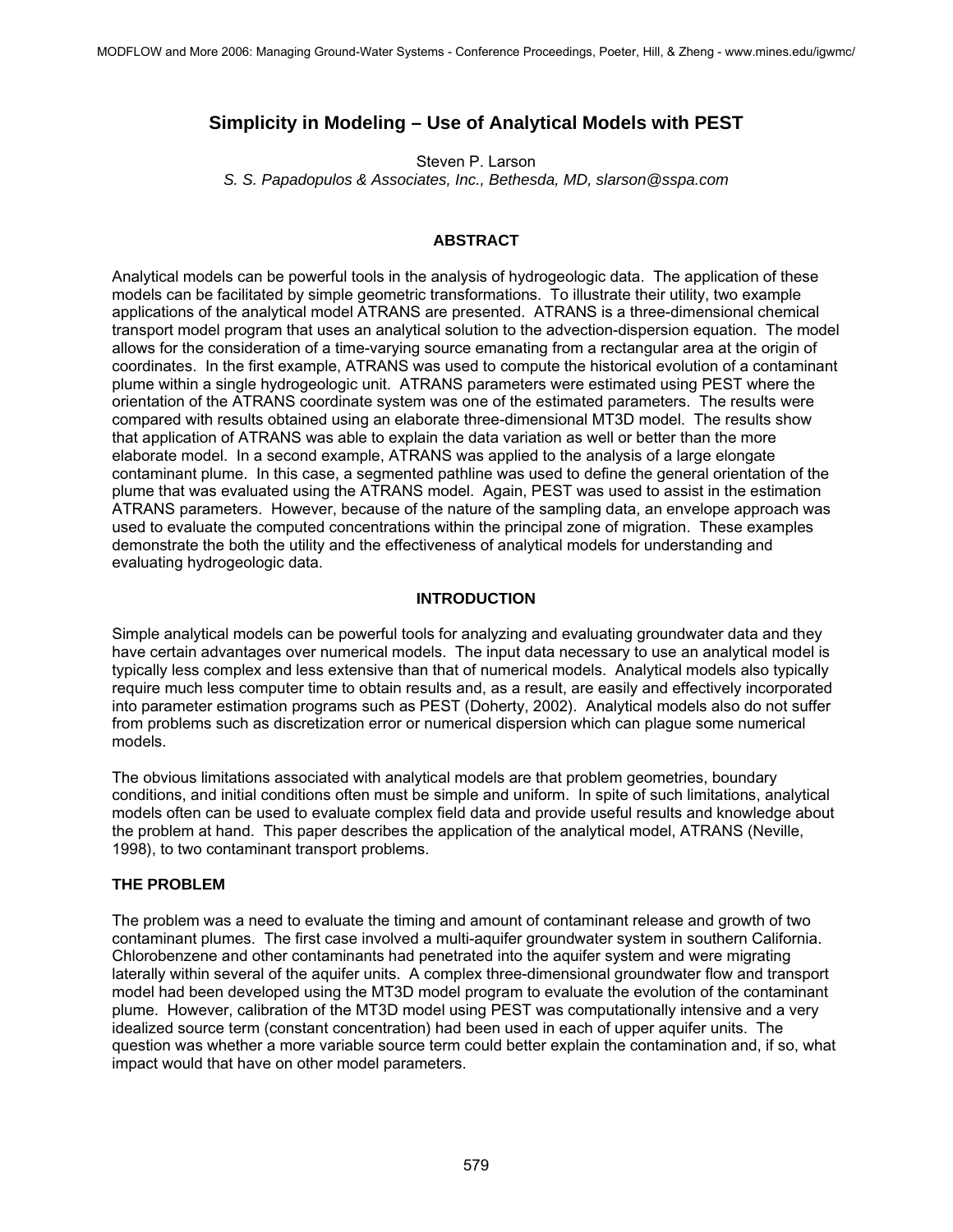The second case involved an extensive plume of perchlorate contamination. The plume extended over a distance of about 10 miles and appeared to be migrating preferentially through thin, more permeable zones. The question to be addressed was what was the timing and amount of perchlorate released to the groundwater to create the extended plume.

In each of these cases, the analytical model program ATRANS was applied to evaluate the evolution of the contaminant plumes.

# **THE ANALYTICAL MODEL**

ATRANS is a three-dimensional analytical chemical transport model program (Neville, 1998). The model program assumes a time-varying contaminant source emanating from a vertically rectangular area at the origin. This rectangular area is referred to as a patch source. The time sequence of source concentration is applied as a set of varying concentrations applied at specified points in time. The analytical solution is obtained by applying the principle of convolution to the time sequence. Other model parameters such as velocity, retardation, dispersivity, and degradation are assumed to be uniform over the domain. The program will calculate the concentration at any coordinate location x, y, and z, and time, t.

To facilitate the application of ATRANS with chemical sampling data, a driver program was developed that utilized the ATRANS model as a core. The purpose of the driver program was to orient the ATRANS coordinate system into the coordinate system of the sampling data. In the first example, this was accomplished simply by an origin offset and rotation of the sampling data coordinates. In other words, the sampling data were referenced to the ATRANS model origin and the coordinate system was rotated to align the x-coordinate along the direction of groundwater flow and chemical transport.

In the second example, the extended plume followed a slightly curved path from the source area. A segmented line was constructed from the contaminant source location (ATRANS model origin) along the central axis of the contaminant plume. This approximate curvilinear path was assumed to represent the x-axis in the ATRANS coordinate system. Y-coordinates in the ATRANS coordinate system were calculated as the perpendicular offset from the segmented line.

# **THE DATA AND ANALYSIS**

### **Multi-Aquifer Chlorobenzene Problem**

The first example is associated with cholorbenzene contamination of a multi-aquifer groundwater system in southern California. The problem was being analyzed using the MT3D groundwater transport program. A fairly complex model had been constructed and was being calibrated using the PEST parameter estimation program. Because of the size and complexity of the MT3D model, the parameter estimation process was very computationally intensive. During a review of the MT3D modeling process, questions arose regarding some of the MT3D model parameters, in particular assumptions regarding source conditions and the impact of those assumptions on other model parameters.

To address these questions, the ATRANS model program was used to evaluate the lateral contaminant transport within some of the individual aquifer units. Because the MT3D model used a constant concentration source in each of several aquifer units, most of the contaminant mass in each aquifer unit was derived from the constant concentration source.

Sampling data from monitoring wells over time was assembled to define the spatial and temporal contaminant distributions in each aquifer unit. These data were used to formulate a set of observations that could be used in a parameter estimation exercise using PEST with ATRANS as the core model. PEST was applied to estimate the ATRANS model parameters. The estimation process was focused on the timing and amount of contaminant release at the source and on the groundwater velocity. The rotation angle used to align the ATRANS coordinate system with the sampling data was also estimated using PEST.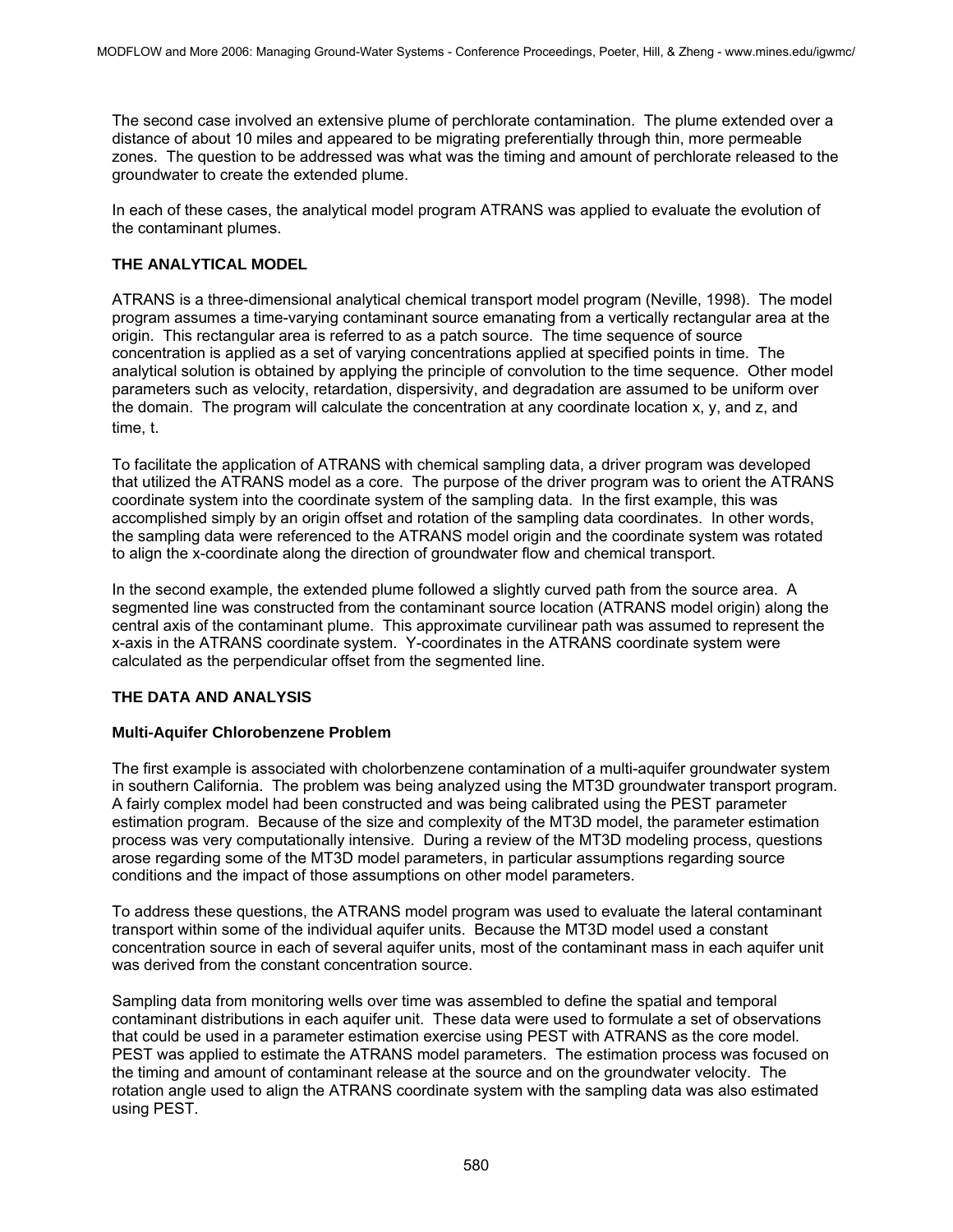#### **Extended Perchlorate Plume Problem**

In the second example, extensive sampling data were available that defined the spatial and temporal patterns of perchlorate contamination. Over 1,800 samples had been collected over an approximately 10-mile long area downgradient from the contaminant source location. The sampling data indicated that concentrations in wells were very dependent upon the degree to which individual wells penetrated and/or were open to the more permeable zones that were transporting the contaminants. Wells that were not open to these zones would indicate low or non-detectable concentrations while wells that were open to these zones would show higher concentrations.

The primary question being addressed was what was the timing and amount of contaminant release at the source area and how did the plume evolve over time. Because the sampling data showed a wide variation in concentration depending on well depth and open interval, the ATRANS program was applied to estimate concentrations within the primary zone or zones of transport. The sampling data were considered to represent a distribution of values that would generally fall below an enveloping distribution of concentrations associated with the primary zone or zones of transport. As such, parameter estimation programs such as PEST could not be applied directly using the concentration data because only some of the measurements reflected conditions within the primary zone or zones of transport.

PEST was used to develop some initial estimates of the ATRANS model parameters using selected subsets of data from the overall sampling data. The ATRANS parameters were adjusted manually to developing spatial distributions that, for the most part, enveloped the overall sampling data.

# **RESULTS AND CONCLUSIONS**

For the first example, the results of the analysis using the ATRANS model were compared to the results obtained from the more complex MT3D model. Figure 1 shows the scatter diagram for sampling data from one of the shallower aquifer units compared to the concentrations computed using the MT3D model and computed using the ATRANS model. Logarithmic scales are used to allow for comparisons at both high and low concentration values. Although there is a fairly wide scatter at lower concentrations, the ATRANS model was able to explain as much or more of the data variability than the MT3D model. In fact, statistical summaries show an improved mean error, standard error and correlation using the ATRANS model versus the MT3D model. While part of the improvement is undoubtedly related to the time-varying source term in the ATRANS model as opposed to a constant concentration source term in the MT3D model, it may also relate to better estimates of transport parameters (velocity and dispersivity).

Similar results were obtained for analysis of a deeper aquifer unit. In that case, the improvement in calibration statistics using the ATRANS model was somewhat mixed. However, the timing of the source term in the ATRANS model was significantly different from the assumption used in the MT3D model. This led to significantly different conclusions regarding values for other transport parameters such as velocity, retardation and dispersivity. These differences could have important impacts on conclusions drawn from applications of the MT3D model.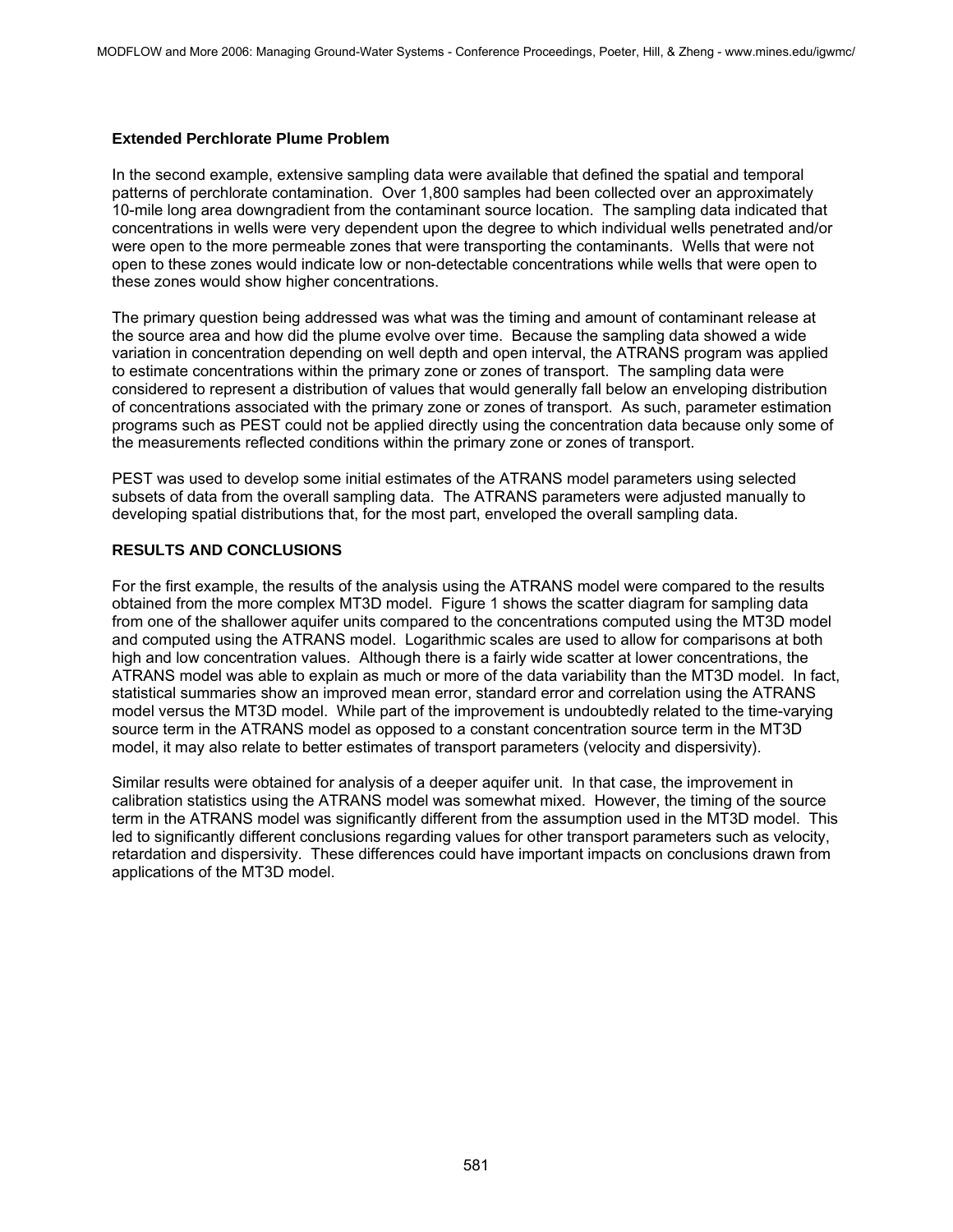

**Figure 1. Scatter Diagram of Measured and Computed Concentrations.** 

In the second example, parameter estimation using PEST was applied to a subset of the sampling data to obtain initial estimates of ATRANS model parameters. However, it was recognized that contaminant transport was likely occurring predominately through more permeable zones. As a result, ATRANS model parameters were subsequently adjusted manually and model results were examined by comparison of sampling data along longitudinal and transverse transects to model results along the transects.

Some example graphics used to compare the sampling data with model results are shown in Figures 2 and 3. Figure 2 shows a graph of the sampling data plotted against the longitudinal distance from the source location. This distance was computed along the segmented plume centerline from the source location to the location where a perpendicular from the sampling point intersected the segmented line.



**Figure 2. Sampling Data and Model Results versus Distance along Plume Centerline.**